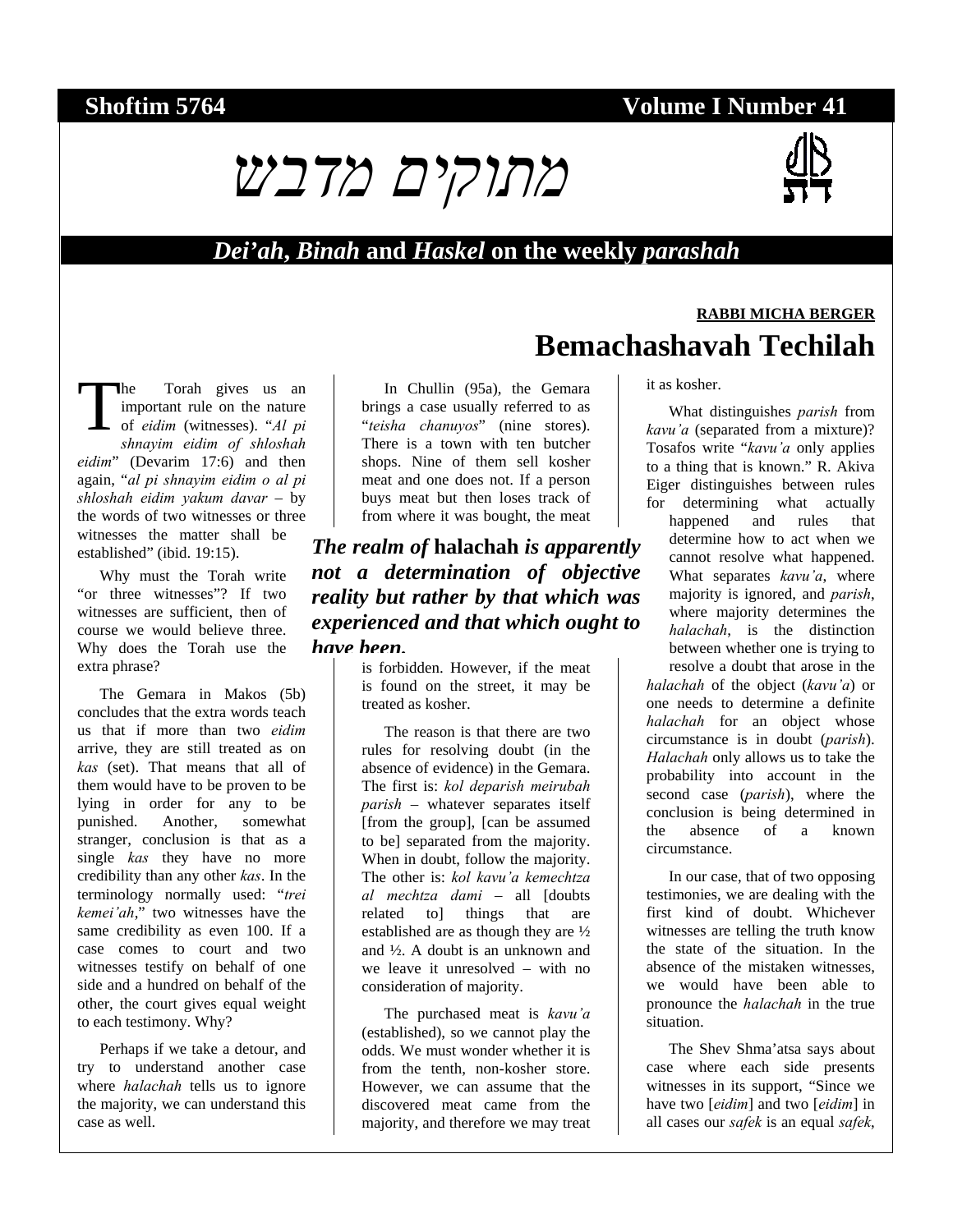**2** *Mesukim Midevash* 

even where we have a majority."

The reason why *trei kemei'ah*, two witnesses have the same credibility as 100, is that in this kind of doubt *halachah* never permits us to follow majority.

The fact that the *halachah* is different for a case where the underlying reality was known (*kavu'a*) vs. one where it came from a set of unknowns (*parish*) is connected to another underlying principle in the nature of *halachah*.

Here, in the United States, around the 1980s, it became more common to have concern about the bugs on vegetables we eat. Any bug that is large enough to be seen by the naked eye may not be eaten. However, one need not use a magnifying glass or microscope to find tiny insects. My rebbe, R. Dovid Lifshitz, used a similar idea to explain a different problem. The Gemara explains that maggots found inside a piece of meat are kosher. (I presume that the case if where someone ate them accidentally and now wants to know whether he must bring a sacrifice.) The reason given is that they were born from the meat, and idea known in the history of science as "spontaneous generation." Therefore, *halachah* treats the maggots identically to the meat.

Spontaneous generation has since been disproven. Maggots come from microscopic eggs. Now that we know that the underlying science is wrong, does this mean that the halachic ruling is also wrong?

Rav Dovid taught that the halachic ruling is still correct. The microscopic eggs and maggot larvae are not within the realm of human experience. The only cause for the

## *To begin living a life of* **mussar***, you must start by developing an awareness of who you really are.*

current presence of maggots that we can see is the meat. In terms of human experience, the meat is the source of the maggots.

The realm of *halachah* is apparently not a determination of objective reality but rather by that which was experienced and that which ought to have been. Perhaps this is why the term used for the facts on the ground is *metzi'us*, that which can be found.

Returning to the case of someone finding meat in a city where most of the butchers are kosher, the meat does have some underlying reality – it either came from one of the kosher shops or from the non-kosher one. However, since that reality is not *kavu'a*, it is not within the realm of human experience, *halachah* is not affected by that and majority holds sway. When the reality is within human experience, we are obligated to play it safe.

The purpose of *halachah* is to ennoble, to bring one closer to G-d (*dveikus*) and closer to selfperfection (*shleimus*). As the Sefer HaChinuch repeatedly invokes to explain the purpose of various *mitzvos*, "The person is made according to his actions." Since it is the experience that has the existential impact, it is more central to *halachah*'s concern than objective reality.

he Torah commands the nation, "*Shoftim veshotrim*… Judges and policemen you shall place for yourselves within all your gates." The Shela"h derives from this societal law a principle of personal improvement. The Sefer Yetzirah writes that man has seven "gates": two eyes, two ears, two nostrils, and a mouth. T

The Torah requires us to establish communal structures for two distinct roles. Shlomo HaMelech begins the book of Mishlei by explaining that its

purpose is for the reader to "know *chochmah* and *mussar*, to understand words of comprehension." *Chochmah* is the wisdom to know what G-d wants; *mussar* is the knowledge of how to implement that wisdom. The Mei HaShilo'ach explains our verse in similar terms: the *shofet* decides matters of *halachah* while the *shoter* manages its application.

The first step in *mussar* is to realize the gap between where one is and where one could be. This is what Rav Yisrael Salanter calls

# **RABBI MICHA BERGER Bakeish Shalom**

"*hargashah*," the ability to feel what work needs to be done. Only once someone is aware of his flaws – and that they are flaws – can he be motivated to change. Before *mussar* must come *chochmah*.

How do we gain this wisdom? Elul just began; it is "*teshuvah* season." How do we motivate ourselves to change so that this will not be just another year? How do we make our resolutions of *Rosh Hashanah* and *Yom Kippur* into deep commitments that actually become personal change?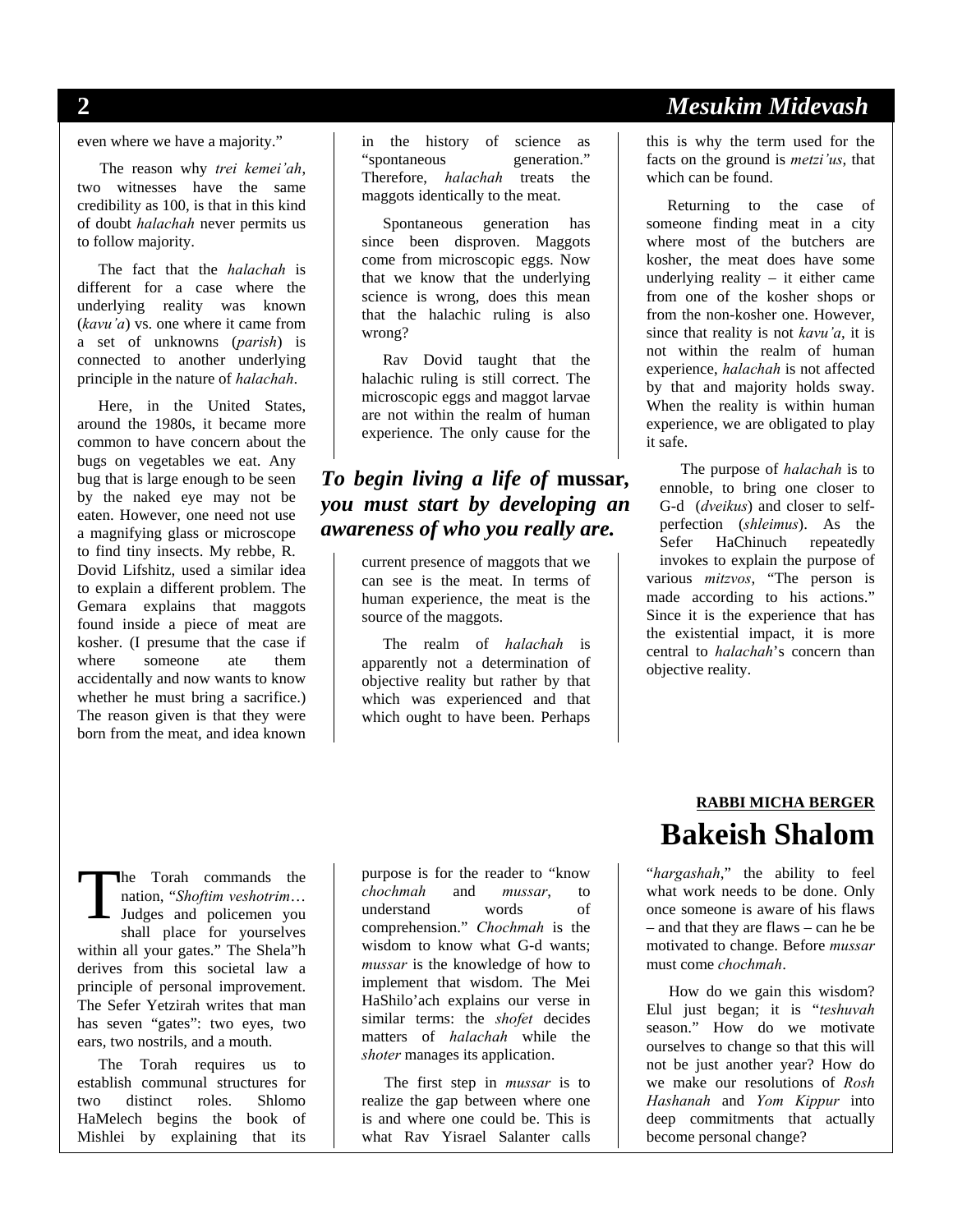## *Mesukim Midevash* **3**

To begin living a life of *mussar*, you must start by developing an awareness of who you really are. Acquire a diary. For the first two weeks, simply record what you did that day. Not what happened to you but the decisions you made and the actions you took. On Friday, remember to take these notes before candle lighting. On *Motza'ei Shabbos*, remember to cover Friday night as well.

After around two weeks, you should be able to see patterns emerging. From those, you can see which *middos* require immediate attention and are not tasks as yet too difficult to succeed at mastering.

Once you know which *middos* you are going to track, the diary can become a more formal *cheshbon hanefesh*, an accounting of the soul.

The book Cheshbon HaNefesh was written by Rav Menachem Mendel Lefin (Levin)in 1812. Rav Yisrael Salanter encouraged its republication in 1845. The Association of Students of the Slabodka Yeshiva published the book a third time in 1937, with an introduction from the Rosh Yeshiva, Rabbi Yitzchak Sher. They had asked their rabbinic leadership whether the resources should be invested in publishing Cheshbon HaNefesh or Ramchal's Mesilas Yesharim and were told to print the former, perhaps because of the centrality that the Mesilas Yesharim itself gives to such personal accounting.

"*In reality, this is one of the clever devices of the evil inclination – to mount pressure unrelentingly against the hearts of men so as to leave them no leisure to consider and observe the type of life they are leading. For it realizes that if they were to devote even a slight degree of attention to their ways, there is no question but that they would immediately begin to repent of their deeds and that regret would wax in*  *them until they would leave off sinning altogether.*" (Mesilas Yesharim, translation by R. Shraga Simmons, p. 31)

"*To summarize, a man should observe all of his actions and watch over all of his ways so as not to leave himself with a bad habit or a bad trait, let alone a sin or a crime. I see a need for a person to carefully examine his ways and to weigh them daily in the manner of the great merchants who constantly evaluate all of their undertakings so that they do not miscarry. He should set aside definite times and hours for this weighing so that it is not a fortuitous matter, but one that is conducted with the greatest regularity; for it yields rich returns.*" (Ibid. p. 37)

"*What emerges from all this is that a man must constantly – at all times, and particularly during a* 

*By spending time each morning internalizing the ideal, and time each night measuring our actual standing and progress toward that ideal, we can reach* **chochmah***.* 

> *regularly appointed time of solitude – reflect upon the true path (according to the ordinance of the Torah) that a man must walk upon. After engaging in such a reflection he will come to consider whether or not his deed travel along his path. For in doing so it will certainly be easy for him to cleanse himself of all evil and to correct all of his ways. As Scripture states (Proverbs 4:26), 'Consider the path of your feet and all of your paths will be established' and (Lamentations 3:40), 'Let us seek out our ways and examine them, and we will return to G-d.'* " (Ibid. p. 43)

Rabbi Leffin offers the wellknown format of tracking thirteen *middos* each season, with a focus on a different one each of the weeks of the season. For each week, one keeps a chart, with a row for each *middah* and a column for each day of the week. Each day, one marks down plusses and minuses for the significant good and poor decision made in each *middah*. There are example charts in the book.

Despite the approbation the book Cheshbon HaNefesh received, feel free to adjust this schedule if this format does not quite work for you. The it lays out is not particularly sacred. In fact, it was first proposed in Benjamin Franklin's letters! Perhaps one week is too short of a time for you to focus on a single *middah*; you might find two or three weeks more suitable. Perhaps tracking thirteen *middos* at a time is a bit much, and eight or nine would be more feasible.

For each of those *middos*, find sources that describe the ideal. Mishlei and commentaries on it, Pirkei Avos, Chovos HaLevavos, Iggeres HaRamban, Orchos Tzaddikim, Mesilas Yesharim, Cheshbon HaNefesh, and Michtav Me'Eliyahu are just a few fertile sources. Find, or if necessary craft, a quote – a motto – for each *middah* you are trying to address. This gives you the means to be aware of and

internalize the ideal.

Begin each day with roughly twenty minutes of *hispa'alus*. You may need to work your attention span up to that point. In which case, start with five or ten minutes and slowly increase the time span. *Hispa'alus* is repeating a verse, quote, or other affirmation of the ideal for each *middah* that you are addressing that day with a mournful tune. Perhaps that of trope for a *haftorah* or for *Yom Kippur*. Do not be afraid to get loud; volume and music inflame passion. *Hispa'alus* allows one to get beyond a cold intellectual knowledge of the ideal,